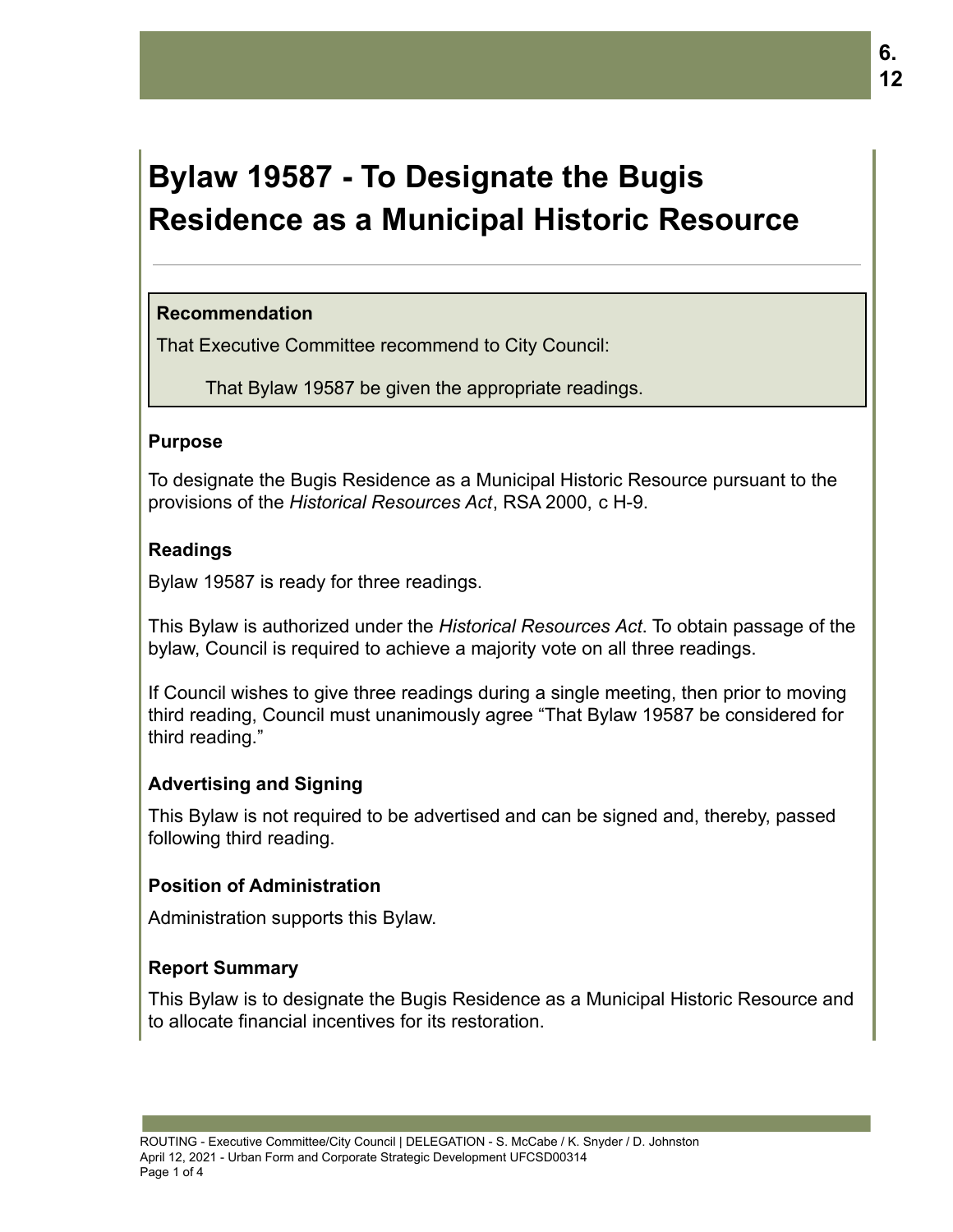# **Report**

On November 26, 2019, City Council passed amendments to the City Administration Bylaw, delegating approval of Notices of Intention to Designate under the *Historical Resources Act* to the City Manager, where the owner consents to the designation of their property. Following this new process, a memorandum regarding the application to designate the Bugis Residence as a Municipal Historic Resource was provided by the City Planning Branch to City Council for their information on December 29, 2020. The required Notice of Intention to Designate was subsequently issued to the owners of the building by the City (pursuant to the City Manager's delegated authority) via registered mail on January 12, 2021.

Upon passage of the Bylaw, the Rehabilitation Incentive and Maintenance Agreement (Schedule "C" of Attachment 1) will be approved and come into effect.

The City will pay the owner up to \$75,000 from the current Heritage Resources Reserve balance, pursuant to the terms of the Rehabilitation Incentive and Maintenance Agreement (Schedule "C" of Attachment 1). This is to encourage the designation and rehabilitation of the Bugis Residence as a Municipal Historic Resource, in accordance with City Policy C450B - A Policy to Encourage the Designation and Rehabilitation of Municipal Historic Resources in Edmonton.

The Bugis Residence is on the Inventory of Historic Resources in Edmonton and merits designation under City Policy C450B - A Policy to Encourage the Designation and Rehabilitation of Municipal Historic Resources in Edmonton. The Bugis Residence is valued for its association with the early development of the Strathcona neighbourhood and as an example of the modified Foursquare architectural style. The building was previously known on the Inventory as the Frank Duguid Residence. Through the application to designate process, it was discovered that the applicant's family (the Bugis family) has owned the property since 1935. The Heritage Conservation team felt it was appropriate to apply a new name to the building through the designation process to reflect the 85-year history of the Bugis family's ownership. It is also worth noting that the owners had received approval for demolition of the house in 2018. However, after considering the long ownership of their family, and discovering the financial incentives available from the City to designate and rehabilitate the building, they decided to preserve the structure as a contribution to the history of the Strathcona neighbourhood.

The owner has completed the application requirements to have the Bugis Residence designated as a Municipal Historic Resource under the provisions of City Policy C450B.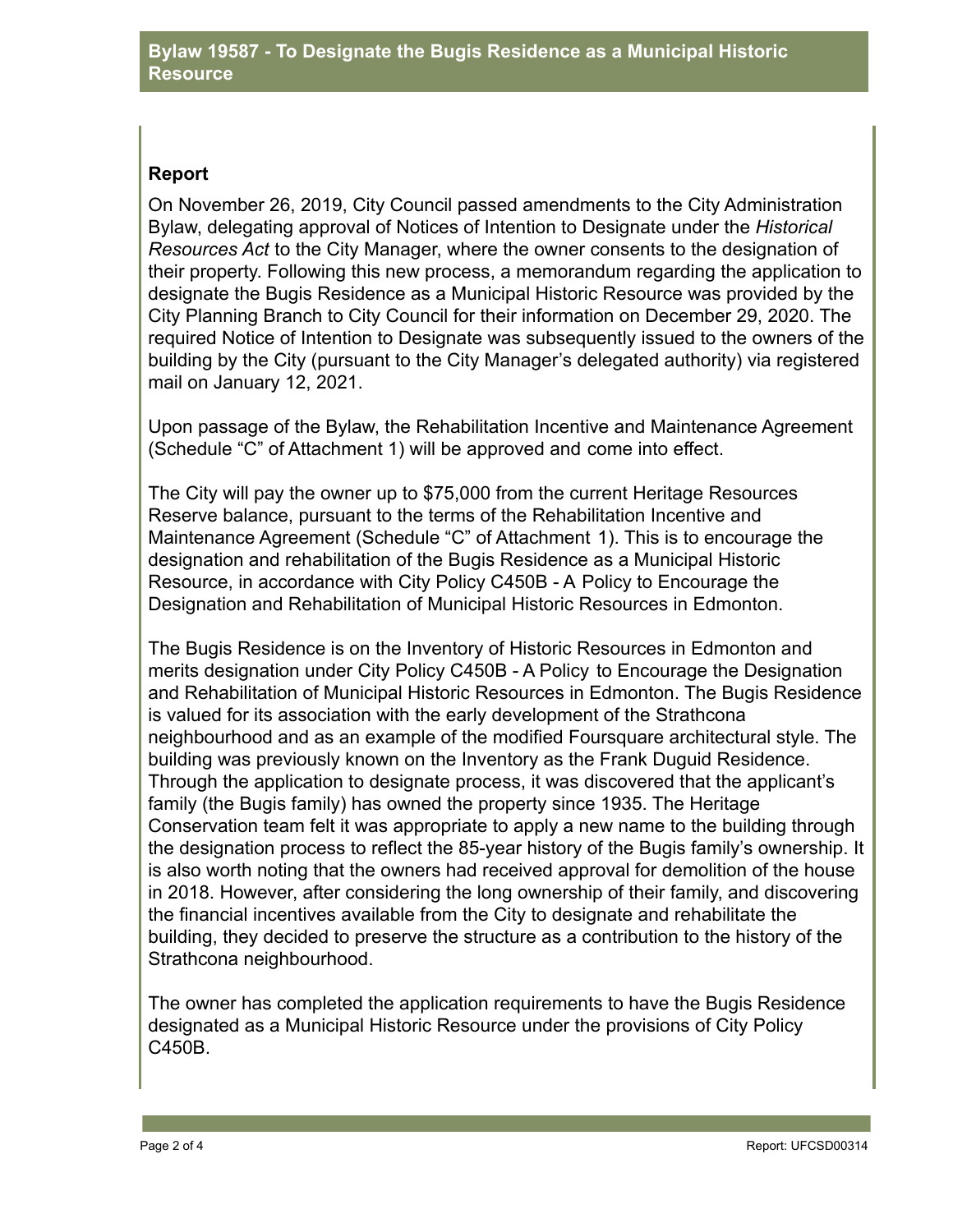#### **Bylaw 19587 - To Designate the Bugis Residence as a Municipal Historic Resource**

The regulated portions of the structure, as outlined in Schedule "A" of Attachment 1, will be restored. Rehabilitation work will meet the *Standards and Guidelines for the Conservation of Historic Places in Canada*.

#### **Corporate Outcomes and Performance Management**

| Corporate Outcome(s): Edmonton is attractive and compact.           |                                                                   |                      |                                                                            |  |  |  |  |  |
|---------------------------------------------------------------------|-------------------------------------------------------------------|----------------------|----------------------------------------------------------------------------|--|--|--|--|--|
| Outcome(s)                                                          | Measure(s)                                                        | Result(s)            | Target(s)                                                                  |  |  |  |  |  |
| Unique character and history<br>of the neighborhood is<br>preserved | Number of<br>designated<br><b>Municipal Historic</b><br>Resources | 162 (March 31, 2021) | There is no target<br>for the<br>designation of<br>historical<br>resources |  |  |  |  |  |

#### **Risk Assessment**

 $\Gamma$ 

| <b>Risk</b><br><b>Element</b> | <b>Risk</b><br><b>Description</b>                                                                                            | Likelihood | Impact            | <b>Risk Score</b><br>(with<br>current<br>mitigations) | <b>Current</b><br><b>Mitigations</b>                                                                                                                                                                           | <b>Potential</b><br><b>Future</b><br><b>Mitigations</b> |
|-------------------------------|------------------------------------------------------------------------------------------------------------------------------|------------|-------------------|-------------------------------------------------------|----------------------------------------------------------------------------------------------------------------------------------------------------------------------------------------------------------------|---------------------------------------------------------|
| Financial                     | Grant<br>provided<br>used for<br>costs that are<br>not related to<br>heritage<br>resource<br>conservation/<br>rehabilitation | 1-<br>Rare | $2 -$<br>Moderate | 2 -<br>Low                                            | - Administration<br>reviews detailed<br>work estimated<br>from third party<br>contractors for<br>qualifying<br>rehabilitation work<br>- Funds are not<br>disbursed until<br>rehabilitation<br>work is complete |                                                         |

#### **Public Engagement**

Public engagement is not required for this process under the *Historical Resources Act*. Administration has engaged with the owners of the property throughout the designation process.

#### **Budget/Financial Implications**

Upon completion of the project phases, the City will pay the owner up to \$75,000 for rehabilitation from the Heritage Resources Reserve. The current Reserve balance is sufficient to cover committed funding, including the Bugis Residence.